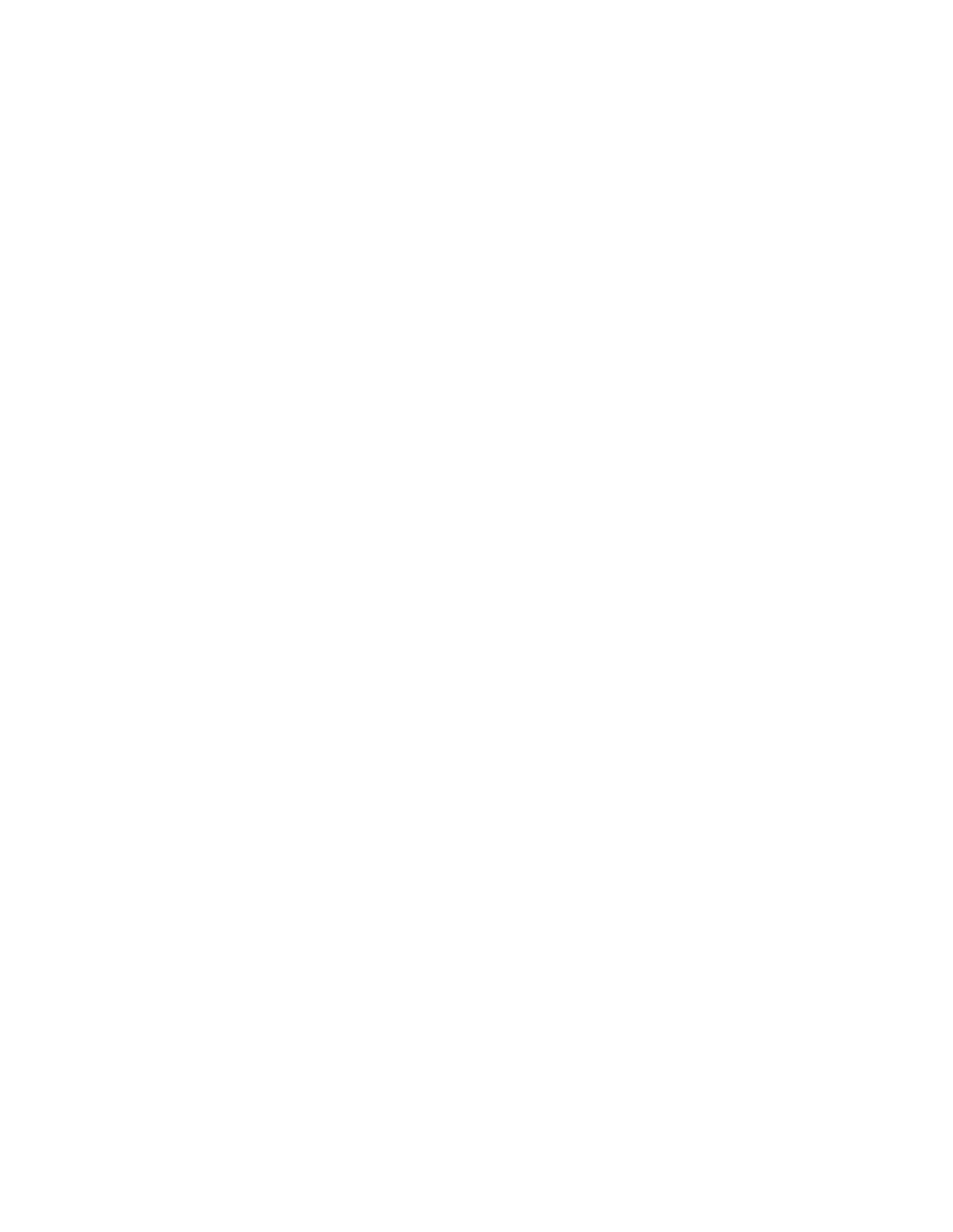## **SECTION 02242 CEMENT STABILIZED SAND BEDDING/BACKFILL**

## <span id="page-2-0"></span>**PART 1 - GENERAL**

#### <span id="page-2-1"></span>1.01 DESCRIPTION

Cement stabilized sand shall be used for backfill and bedding as called for by the plans and specifications, or as directed by the Engineer. This section provides for the use of cement-sand as bedding material around gravity sewer pipes constructed in open cut installations; for backfilling material around sewer pipes constructed in open cut installations, manholes, inlets, and drainage structures (if required), and for backfill in pavement sections.

#### <span id="page-2-2"></span>**PART 2 - PRODUCTS**

#### <span id="page-2-3"></span>2.01 CEMENT

Cement shall consist of Type I, II or V Portland Cement conforming to ASTM C 150.

#### <span id="page-2-4"></span>2.02 SAND

Clean, durable sand containing not more than the following:

- A. Deleterious Materials
	- 1. Clay lumps, ASTM C 142; less than 0.5 percent.
	- 2. Lightweight pieces, ASTM C 123; less than 5.0 percent.
	- 3. Organic impurities, ASTM C 40; shall not show a color darker than the standard color.
- B. Plasticity Index Plasticity index shall be six (6) or less when tested in accordance with ASTM D 4318.
- C. Gradation Requirements

#### ASTM C-33 Concrete Sand

100% Passing - 3/8" Sieve Less than 5% Passing - No. 200 Sieve MINIMUM SAND EQUIVALENT OF 30